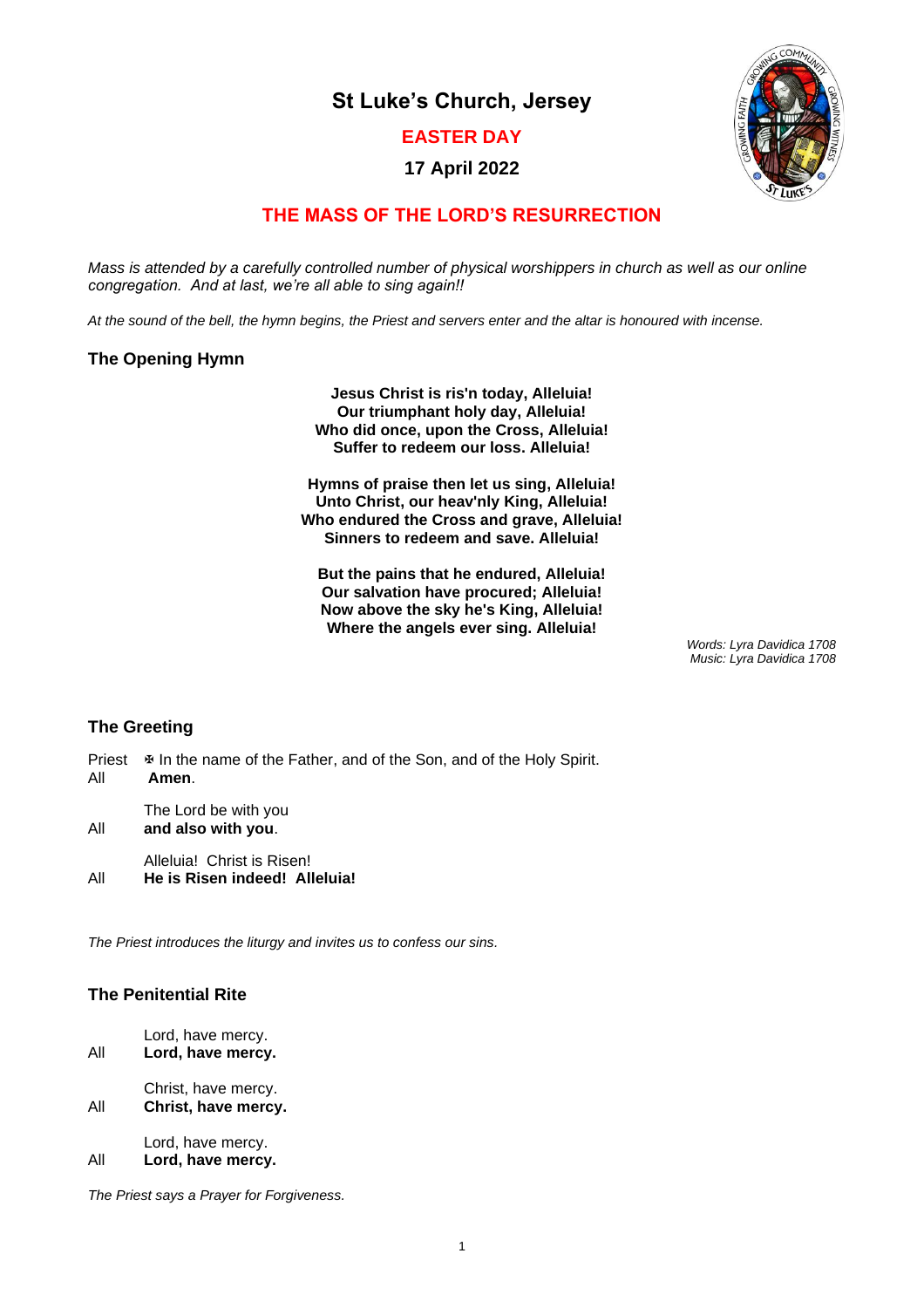## **Gloria in Excelsis**

**Glory to God, Glory to God, Glory to God in the highest.**

**Glory to God in the highest, and peace to his people on earth. Lord God, heav'nly King, almighty God and Father, we worship you, we give you thanks, we praise you for your glory.** 

**Glory to God, Glory to God, Glory to God in the highest.**

**Lord, Jesus Christ, only Son of the Father. Lord God, Lamb of God, you take away the sin of the world; have mercy on us; you are seated at the right hand of the Father: receive our prayer.** 

**Glory to God, Glory to God, Glory to God in the highest.**

**For you alone are the Holy One, you alone are the Lord, you alone are the Most High, Jesus Christ, with the Holy Spirit, in the glory of God the Father.** 

**Glory to God, Glory to God, Glory to God in the highest.**

# **The Opening Prayer**

*The Priest says the prayer for the day*

Lord of all life and power, who through the mighty resurrection of your Son overcame the old order of sin and death to make all things new in him: grant that we, being dead to sin and alive to you in Jesus Christ, may reign with him in glory; to whom with you and the Holy Spirit be praise and honour, glory and might, now and in all eternity. **Amen**.

# **The Liturgy of the Word**

#### *A reading from the Acts of the Apostles*

Peter addressed Cornelius and his household: 'You must have heard about the recent happenings in Judaea; about Jesus of Nazareth and how he began in Galilee, after John had been preaching baptism. God had anointed him with the Holy Spirit and with power, and because God was with him, Jesus went about doing good and curing all who had fallen into the power of the devil. Now I, and those with me, can witness to everything he did throughout the countryside of Judaea and in Jerusalem itself: and also to the fact that they killed him by hanging him on a tree, yet three days afterwards God raised him to life and allowed him to be seen, not by the whole people but only by certain witnesses God had chosen beforehand. Now we are those witnesses – we have eaten and drunk with him after his resurrection from the dead – and he has ordered us to proclaim this to his people and to tell them that God has appointed him to judge everyone, alive or dead. It is to him that all the prophets bear this witness: that all who believe in Jesus will have their sins forgiven through his name.'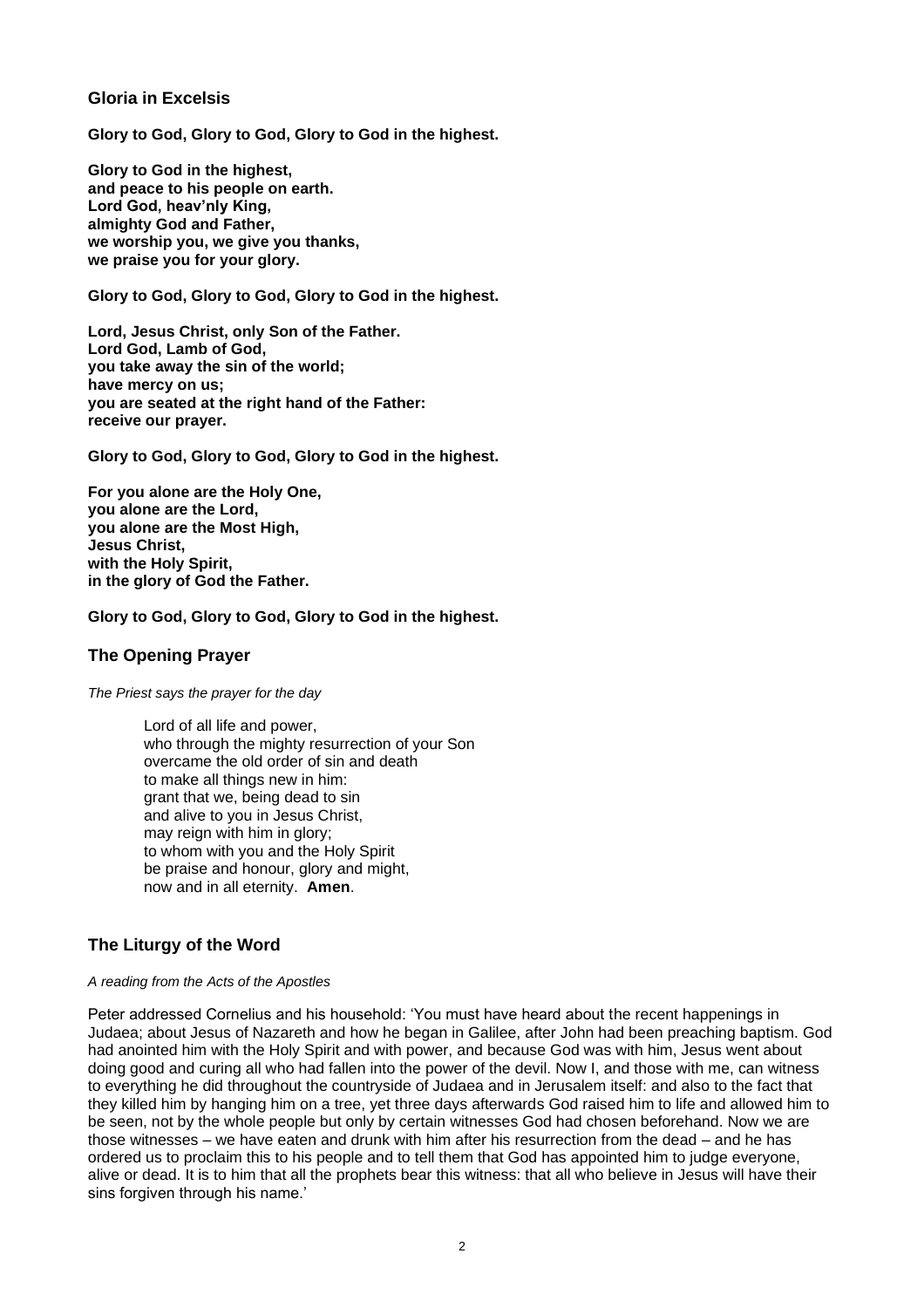This is the word of the Lord.

All **Thanks be to God**.

### **The Responsorial Psalm**

This day was made by the Lord: we rejoice and are glad. All **This day was made by the Lord: we rejoice and are glad.**

> Give thanks to the Lord for he is good, for his love has no end. Let the sons of Israel say: 'His love has no end.'

#### All **This day was made by the Lord: we rejoice and are glad.**

The Lord's right hand has triumphed; his right hand raised me up. I shall not die, I shall live and recount his deeds.

#### All **This day was made by the Lord: we rejoice and are glad.**

The stone which the builders rejected has become the corner stone. This is the work of the Lord, a marvel in our eyes.

### All **This day was made by the Lord: we rejoice and are glad.**

## **The Gospel Acclamation**

#### **Gospel Acclamation**

| Cantor | Alleluia! Alleluia! Alleluia!                 |
|--------|-----------------------------------------------|
| All    | Alleluia! Alleluia! Alleluia!                 |
| Cantor | Christ, our Passover, has been sacrificed:    |
|        | let us celebrate the feast then, in the Lord. |
| All    | Alleluia! Alleluia! Alleluia!                 |

## **The Gospel**

The Lord be with you

- All **and also with you**
- Hear the Gospel of our Lord Jesus Christ according to John
- All **Glory to you, O Lord.**

It was very early on the first day of the week and still dark, when Mary of Magdala came to the tomb. She saw that the stone had been moved away from the tomb and came running to Simon Peter and the other disciple, the one Jesus loved. 'They have taken the Lord out of the tomb' she said 'and we don't know where they have put him.'

So Peter set out with the other disciple to go to the tomb. They ran together, but the other disciple, running faster than Peter, reached the tomb first; he bent down and saw the linen cloths lying on the ground, but did not go in. Simon Peter who was following now came up, went right into the tomb, saw the linen cloths on the ground, and also the cloth that had been over his head; this was not with the linen cloths but rolled up in a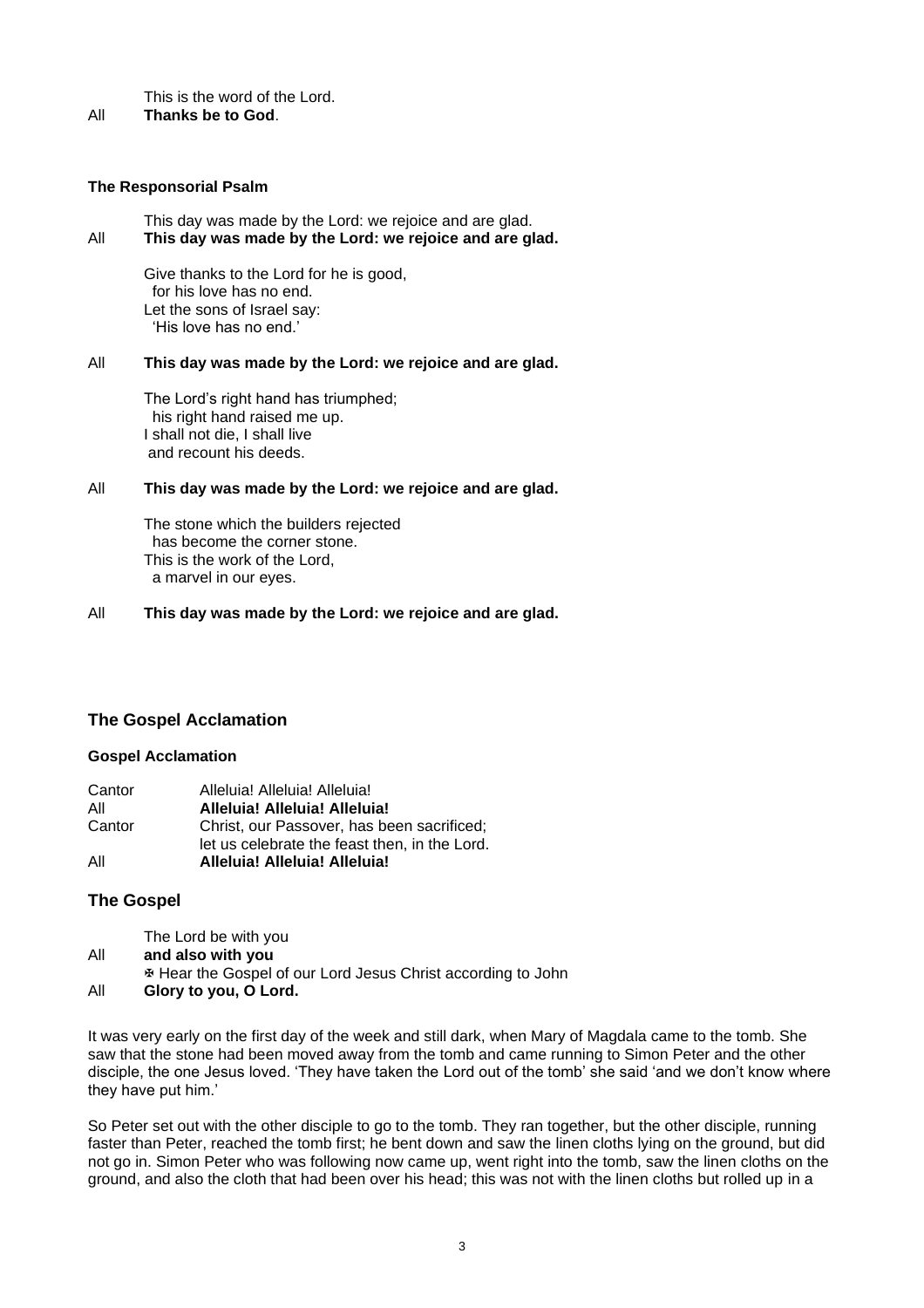place by itself. Then the other disciple who had reached the tomb first also went in; he saw and he believed. Till this moment they had failed to understand the teaching of scripture, that he must rise from the dead.

This is the Gospel of the Lord.

All **Praise to you, O Christ.**

# **The Homily**

# **The Renewal of Baptismal Vows**

As we celebrate the Resurrection of our Lord Jesus Christ from the dead, we remember that through the paschal mystery we have died and been buried with him in baptism, so that we may rise with him to a new life within the family of his Church. Now that we have completed our observance of Lent, we renew the promises made at our baptism, affirming our allegiance to Christ, and our rejection of all that is evil.

Therefore I ask:

Do you reject the devil and all rebellion against God?

All **I reject them**.

Do you renounce the deceit and corruption of evil?

All **I renounce them**.

Do you repent of the sins that separate us from God and neighbour?

All **I repent of them**.

Do you turn to Christ as Saviour?

### All **I turn to Christ**.

Do you submit to Christ as Lord?

# All **I submit to Christ**.

Do you come to Christ, the way, the truth and the life?

All **I come to Christ**.

## **The Profession of Faith**

My brothers and sisters, I ask you to profess the faith of the Church.

```
Do you believe and trust in God the Father?
All I believe in God, the Father almighty
       creator of heaven and earth.
```
Do you believe and trust in his Son, Jesus Christ? All **I believe in Jesus Christ, his only Son, our Lord, who was conceived by the Holy Spirit, born of the Virgin Mary, suffered under Pontius Pilate, was crucified, died, and was buried; he descended to the dead. On the third day he rose again; he ascended into heaven, he is seated at the right hand of the Father, and he will come again to judge the living and the dead.**

Do you believe and trust in the Holy Spirit? All **I believe in the Holy Spirit, the holy catholic Church, the communion of saints, the forgiveness of sins, the resurrection of the body,**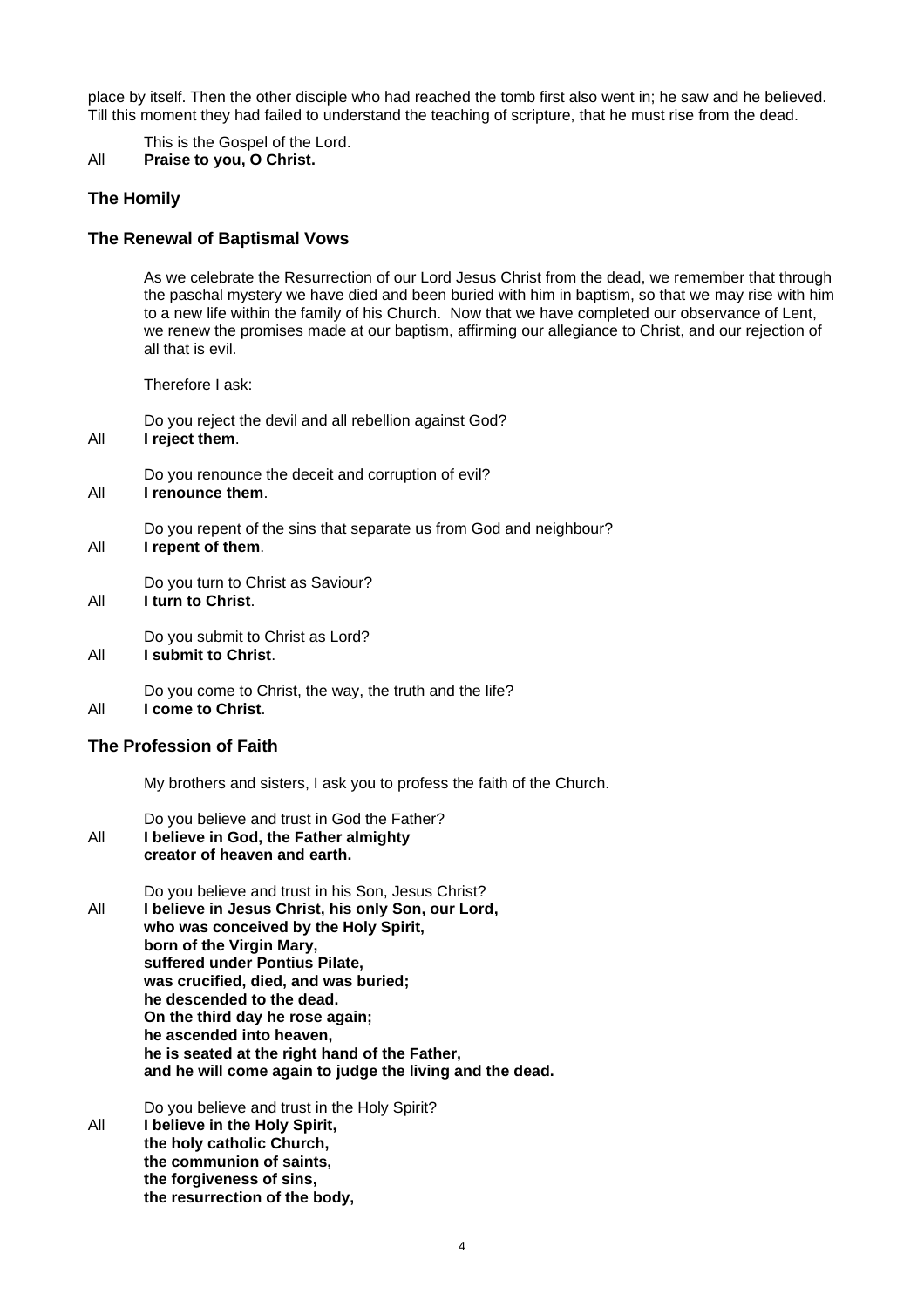#### **and the life everlasting. Amen.**

Almighty God, we thank you for our fellowship in the household of faith with all those who have been baptised in your name. Keep us faithful to our baptism, and so make us ready for that day when the whole creation shall be made perfect in your Son, our Saviour Jesus Christ. **Amen**.

# **The Liturgy Of The Eucharist**

### **The Peace**

*The Priest introduces the Peace, and then says*

The peace of the risen Lord be always with you All **and also with you**. **Alleluia!**

*As the gifts of bread and wine are prepared on the altar, we sing*

**Lord, enthroned in heavenly splendour, first-begotten from the dead, thou alone, our strong defender, liftest up thy people's head. Alleluia, Jesu, true and living Bread!**

**Here our humblest homage pay we; here in loving reverence bow; here for Faith's discernment pray we, lest we fail to know thee now. Alleluia, thou art here, we ask not how.**

**Though the lowliest form doth veil thee as of old in Bethlehem, here as there thine angels hail thee, branch and flower of Jesse's stem. Alleluia, we in worship join with them.**

**Paschal Lamb, thine Offering, finished once for all when thou wast slain, in its fullness undiminished shall for evermore remain, Alleluia, cleansing souls from every stain.**

**Life-imparting heavenly Manna, stricken Rock with streaming side, heaven and earth with loud hosanna worship thee, the Lamb who died, Alleluia, risen, ascended, glorified!**

> *Words: G H Bourne (1840-1925) Music: George Martin (1844-1916)*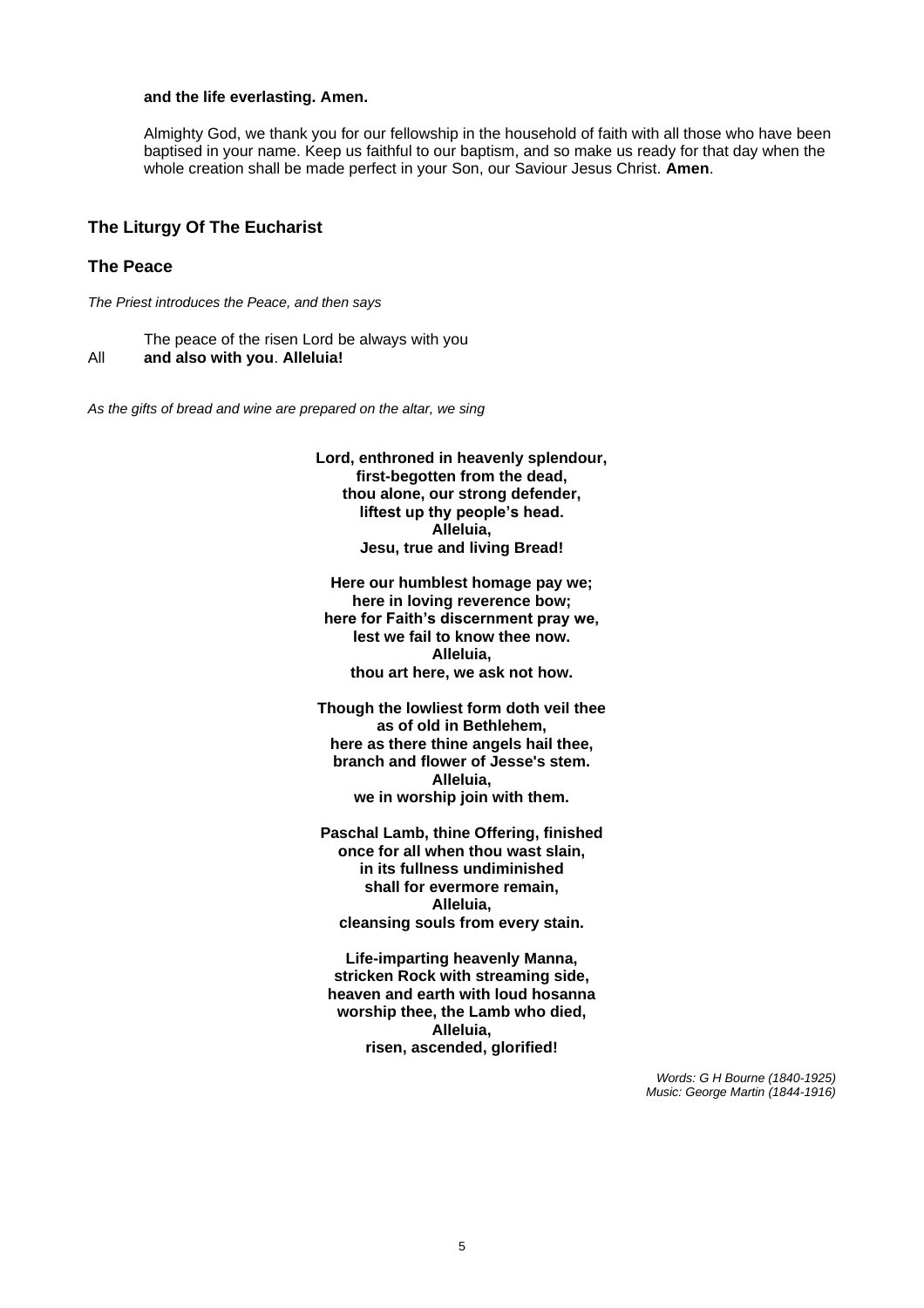Pray, my brothers and sisters, that this our sacrifice may be acceptable to God the almighty Father. All **May the Lord accept this sacrifice at your hands, for the praise and glory of his name, for our good, and the good of all his Church.** 

*The Priest says the Prayer over the Gifts*

# **The Eucharistic Prayer**

| All | The Lord be with you<br>And also with you                      |
|-----|----------------------------------------------------------------|
| All | Lift up your hearts<br>We lift them to the Lord                |
|     | Let us give thanks to the Lor<br>li in rinhi in niun him ihanl |

rd our God All **It is right to give him thanks and praise**

*The Priest sings Preface for the day, at the end of which we say*

**Holy, holy, holy Lord, God of power and might, heaven and earth are full of your glory. Hosanna in the highest.**

**Blessed is he who comes in the name of the Lord. Hosanna in the highest.**

*After the words of Jesus in the Last Supper*, *the Priest says*

Great is the mystery of faith: All **Christ has died: Christ is risen: Christ will come again.**

*As the Eucharistic Prayer continues, we recall the death and resurrection of Jesus and plead his sacrifice before the Father. In the Eucharist we are brought as near to the mysteries of our salvation as those who first witnessed them two thousand years ago. The Prayer ends in praise of the Father and we give our acclamation:*

All **Amen.**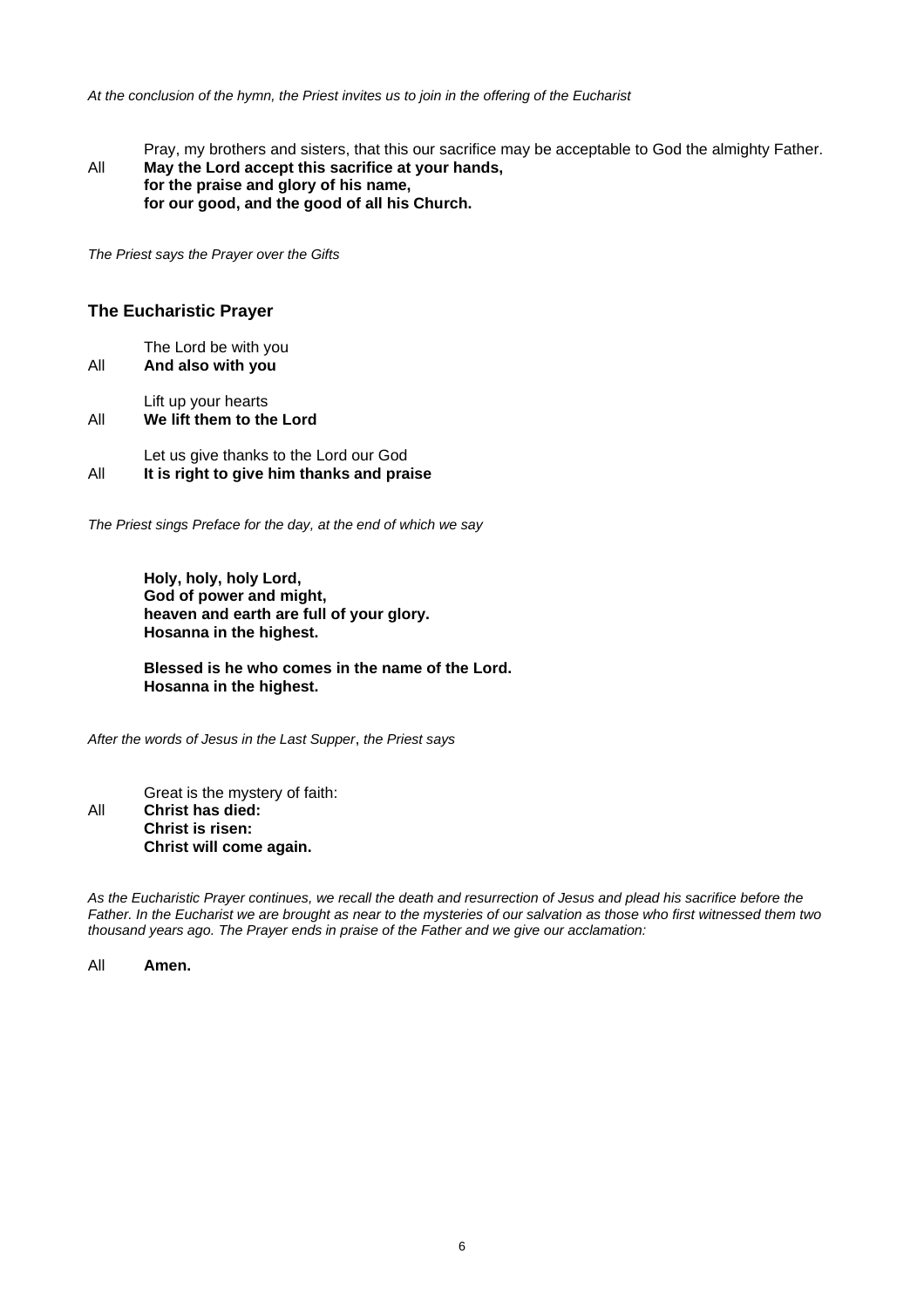# **The Lord's Prayer**

*The Priest invites us to join in the Lord's Prayer* 

All **Our Father, who art in heaven, hallowed be thy name; thy kingdom come; thy will be done; on earth as it is in heaven. Give us this day our daily bread. And forgive us our trespasses, as we forgive those who trespass against us. And lead us not into temptation; but deliver us from evil. For thine is the kingdom, the power, and the glory, for ever and ever. Amen.** 

## **Breaking of the Bread**

*The Priest breaks the consecrated bread and says*

Alleluia! Christ our Passover is sacrificed for us. All **Therefore let us keep the feast. Alleluia!**

## **Agnus Dei**

All **Jesus, Lamb of God, have mercy on us. Jesus, bearer of our sins, have mercy on us. Jesus, redeemer of the world, grant us peace.**

*The Priest invites us to receive a spiritual Communion*

This is the Lamb of God who takes away the sins of the world. Blessed are those who are called to his supper.

All **Lord, I am not worthy to receive you, but only say the word and I shall be healed**.

*and we say together*

**My Jesus, I believe that you are present in the Most Holy Sacrament. I love you above all things, and I desire to receive you into my soul. Since I cannot at this moment receive you sacramentally, come at least spiritually into my heart. I embrace you as if you were already there and unite myself wholly to you. Never permit me to be separated from you. Amen.**

*The Priest and congregation present in the church now receive Communion.* 

*During Communion, the choir will sing a motet* 

## **Prayer after Communion**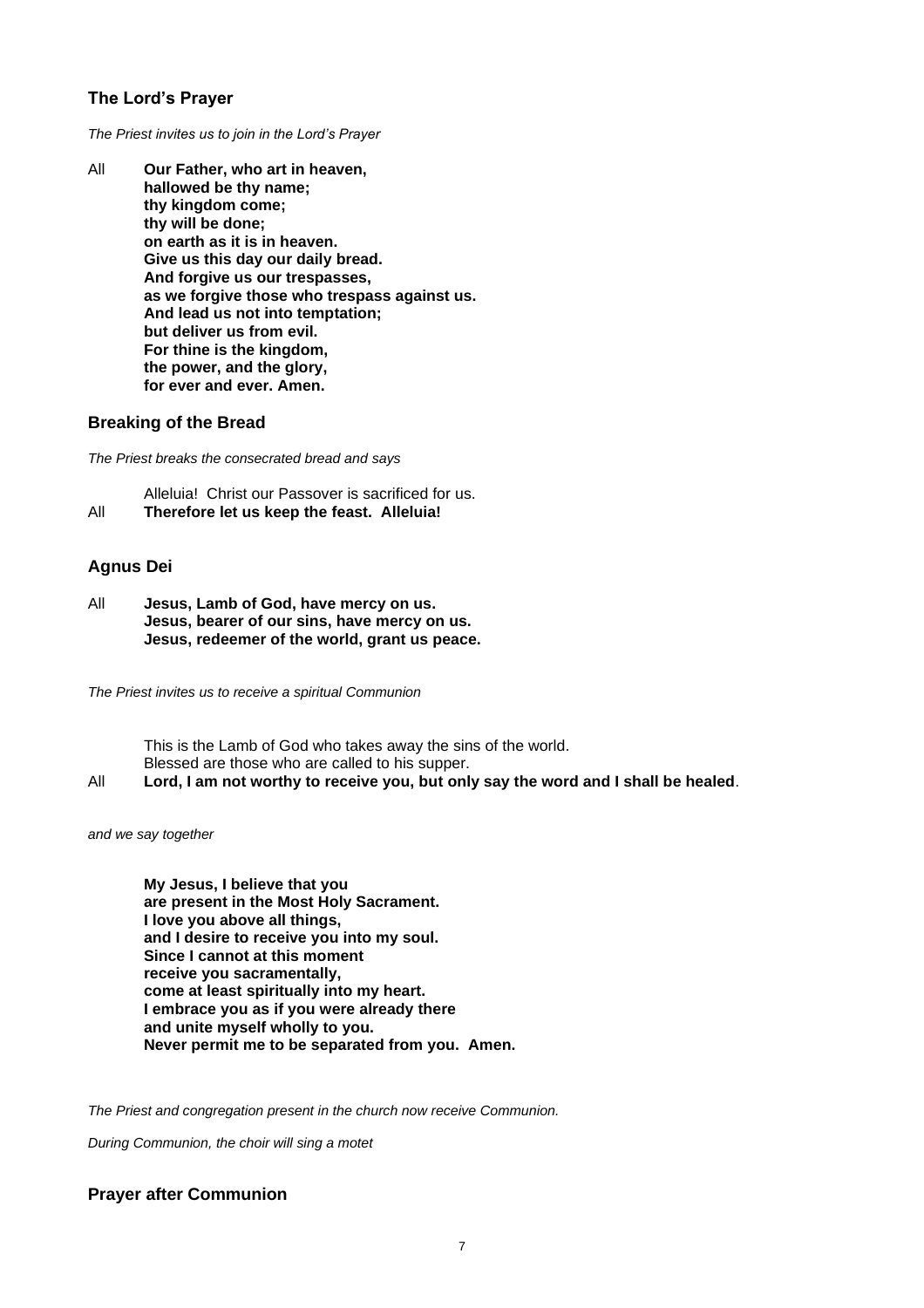*The Priest says the Prayer after Communion*

#### **Blessing of the Easter Garden**

#### **The Blessing and Dismissal**

The Lord be with you All **and also with you**.

> .....and the blessing of God almighty,  $\overline{x}$  the Father, the Son, and the Holy Spirit, be among you and remain with you always.

All **Amen**.

Go in the peace of Christ. Alleluia! Alleluia! All **Thanks be to God**. **Alleluia! Alleluia!**

*The Priest will now move to stand before the statue of Our Lady and the 'Regina Coeli' will be sung. This ancient prayer, dating back to the 13th century, is an Easter greeting to Mary, mother of the Lord, who with us worships her risen Son.*

**Joy to thee, O Queen of Heaven: alleluia! He whom thou wast meet to bear: alleluia! As he promised hath arisen: alleluia! Pour for us to God thy prayer: alleluia!**

Rejoice and be glad O Virgin Mary, alleluia! All **For the Lord is risen indeed, alleluia!**

> O God, who by the resurrection of thy Son our Lord Jesus Christ hast brought joy to the whole world; grant that through his Mother, the Virgin Mary, we may obtain the joys of life everlasting. Through the same Christ our Lord. **Amen**.

*We sing our concluding hymn*

**The Day of Resurrection! Earth, tell it out abroad; the Passover of gladness, the Passover of God! From death to life eternal, from earth unto the sky, our Christ hath brought us over, with hymns of victory.** 

**Our hearts be pure from evil, that we may see aright the Lord in rays eternal of resurrection-light; and, listening to his accents, may hear so calm and plain, his own "All hail" and, hearing, may raise the victor strain.**